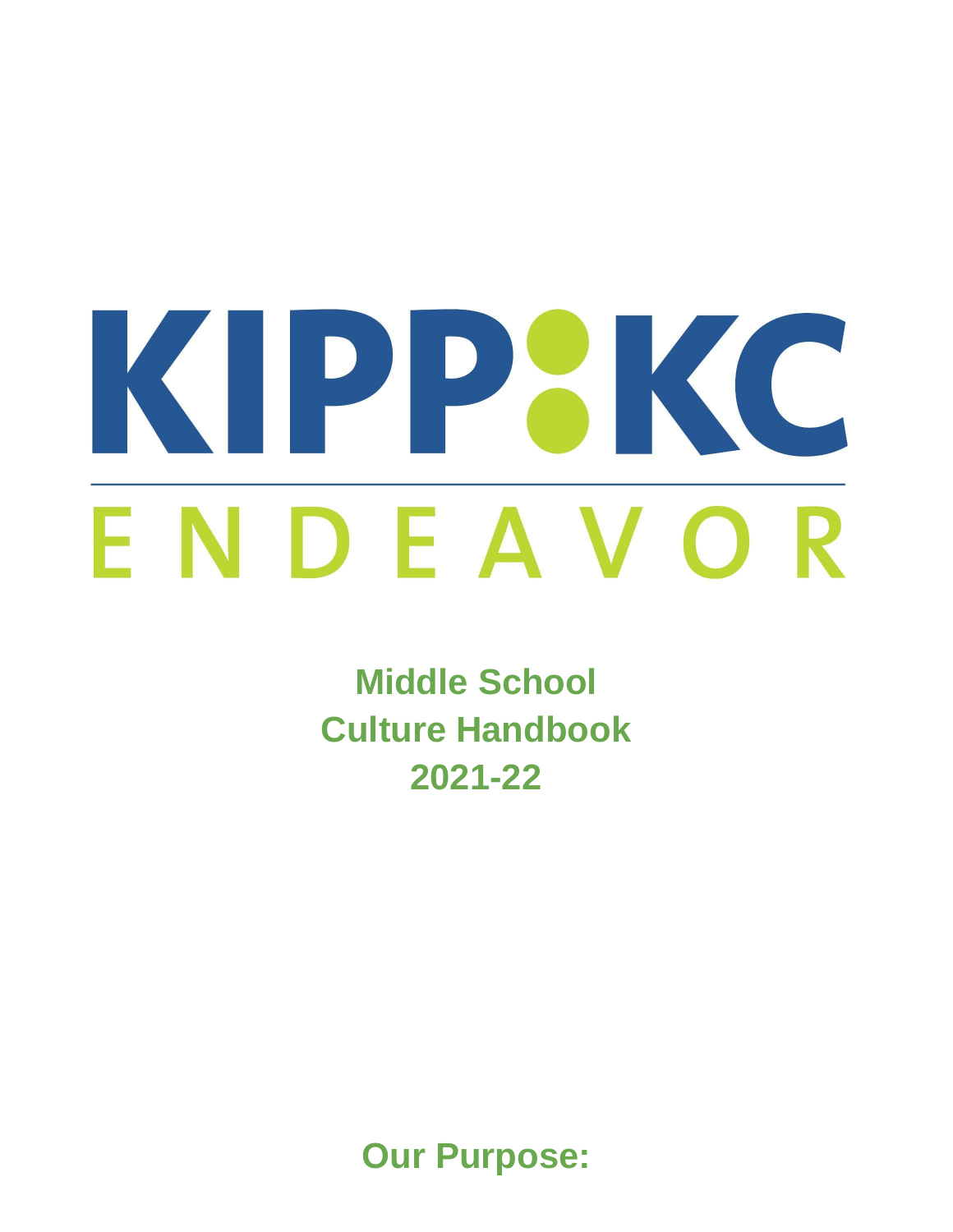

| <b>Discovery &amp;</b><br><b>Transition</b>                                                                                                          | <b>Relationships</b>                                                                                           | <b>Academic</b><br><b>Preparation</b>                                                                                        | <b>Boundaries &amp;</b><br><b>Balance</b>                                                                                                               |
|------------------------------------------------------------------------------------------------------------------------------------------------------|----------------------------------------------------------------------------------------------------------------|------------------------------------------------------------------------------------------------------------------------------|---------------------------------------------------------------------------------------------------------------------------------------------------------|
| MS is a transition<br>of phases from<br>child to young<br>adult. Students<br>discover who they<br>are as individuals,<br>peers, and in the<br>world? | <b>Authentic</b><br>relationships<br>create a<br>foundation from<br>which students<br>can grow and<br>develop. | <b>Students learn</b><br>how to think and<br>form study and<br>organization<br>habits that allow<br>them to thrive in<br>HS. | <b>Boundaries create</b><br>opportunities to<br>explore and<br>discover safely,<br>allowing students<br>to both laugh and<br>learn at the same<br>time. |
|                                                                                                                                                      |                                                                                                                |                                                                                                                              |                                                                                                                                                         |

When we align our purpose and our actions we can all achieve our goals, individually and as a school. The remainder of this document aims to explain our systems, policies, and structures that will support us all living out our purpose.

## **Table of Contents**

- I. Building a Healthy Classroom & School Culture
- II. 5th & 6th Grade: Supportive Systems & Boundaries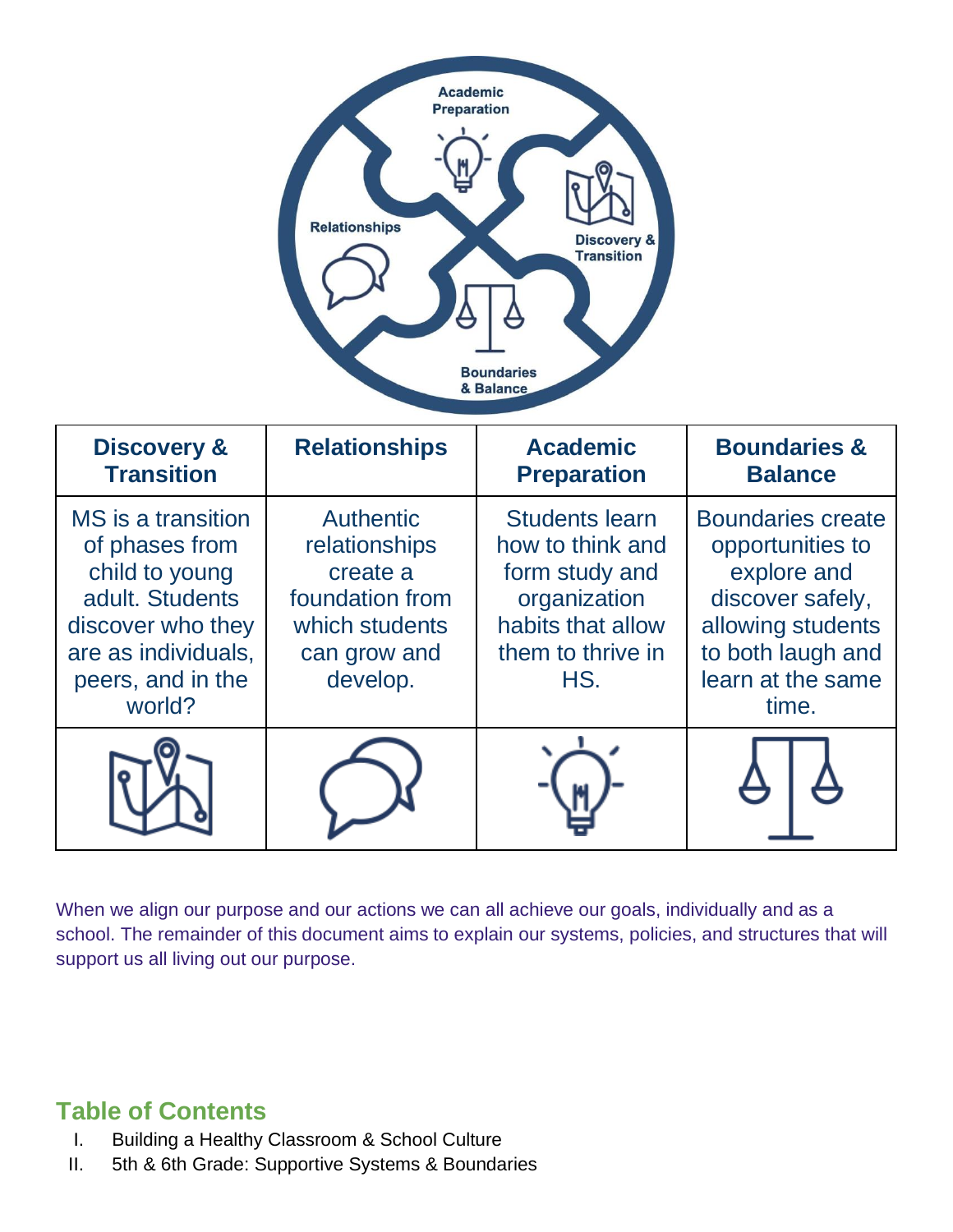- Technology
- Recess & Enrichment
- Hallway Transitions & Restrooms
- III. 7th & 8th Grade: Supportive Systems & Boundaries
	- Technology
	- Enrichment
	- Hallway Transitions & Restrooms
- IV. Larger Community Damagining Offenses
- V. Dress Code
- VI. Grading Policy

# **Building a Healthy School & Classroom Culture**

#### **Staff Mindsets**

In order for staff to support our middle schoolers, the following mindsets are essential for adults:

- **We are responsible for creating the culture of our spaces**. Adults are large contributors to the culture, feel, and student behavior in different spaces. Adults take responsibility for helping students reflect on and learn from their behavior choices.
- **We don't take student mistakes personally.** Part of the discovery and transition of middle school is making choices that may be viewed as a mistake. This is a natural part of child development. It takes time to learn new skills and habits.
- **We support students to build lasting skills.** The most effective way to support students is by investing them in doing the "right" thing. This leads to lasting change and supports our students in feeling honored and loved. This is an intentional shift away from correcting behavior through fear of doing the wrong thing and punishments.

#### **Proactive Strategies:**

In order to create a positive, healthy, and focused classroom environment, KIPP teachers and students must be intentional in building culture together. Teachers may use a combination of the following strategies to build a classroom environment where all students can be successful. This list is not exhaustive and teachers will refine what they use throughout the school year.

- **Classroom Norms<sup>1</sup> or Agreements** Teachers and students work together to build a set of principles or rules that guide how they will behave in the classroom. These norms could be specific to a group of students, a grade level, or a specific teacher's classrooms. At their most effective, all students know the norms and they're referenced regularly - both in celebration of excellence and as a way of describing when we've fallen short. At the start of the school year, each advisory/homeroom/cohort collaborates to create community agreements. Community agreements are a set of basic expectations that we ask all KIPPsters (adults and students) to follow. Community agreements define how we want to be in relationship with each other so that everyone feels welcomed, safe, and supported. Community agreements will be revised as needed.
- **Goal Setting -** Goal setting can be a useful tool for individual students and classrooms of students to look forward towards something they hope to achieve. Setting and achieving goals

<sup>&</sup>lt;sup>1</sup> Link to examples of norms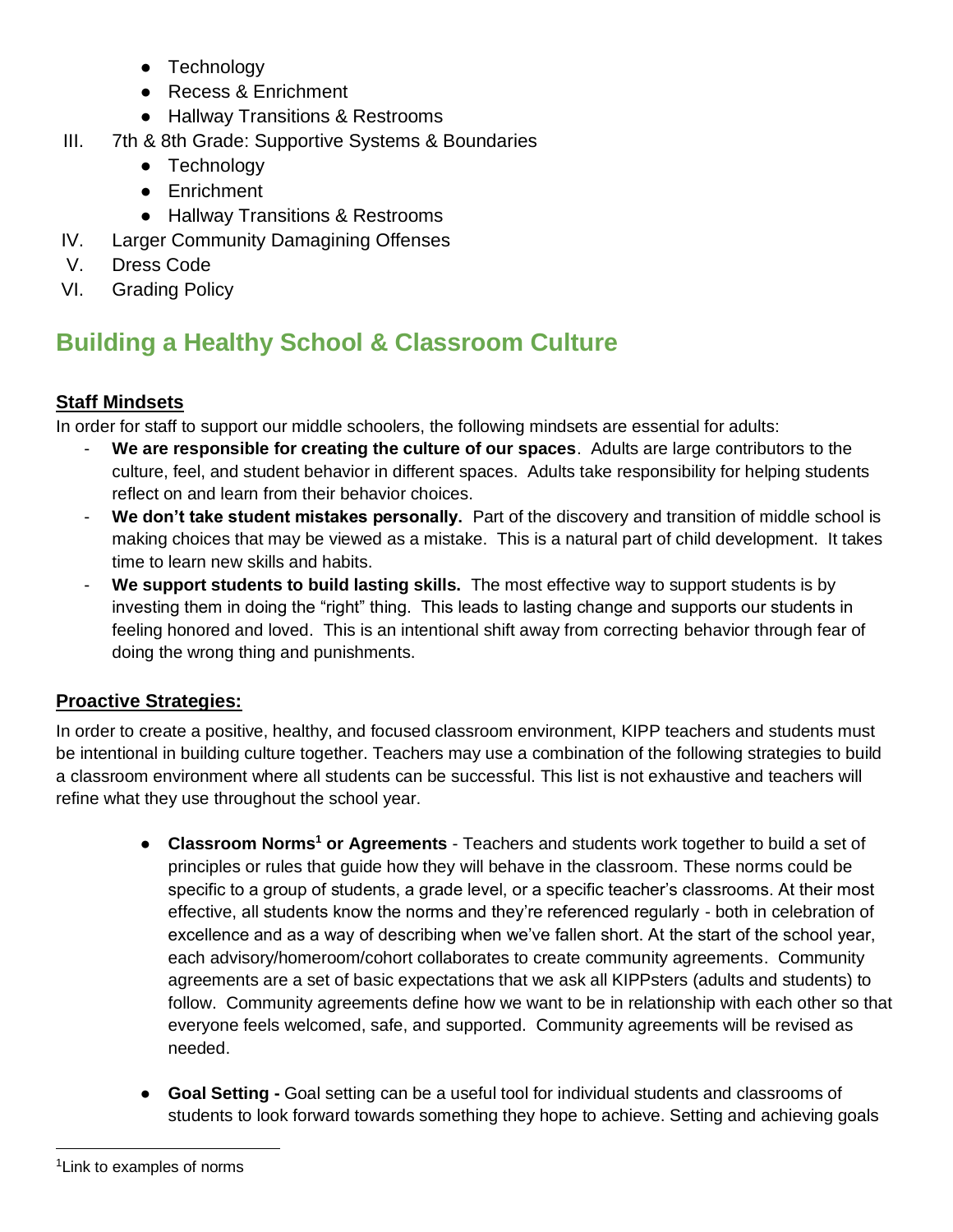helps students take a moment to appreciate their growth. Goals can also be helpful in helping students push through moments of distraction or disillusionment towards something they have personally identified is important to them.

- **Incentives & Token Economy If a student has ever been in a classroom where they earn** some sort of points for desired behaviors (in the past KIPP has called these merits), and then can redeem those points for prizes, they've participated in a token economy. Token economies are a form of extrinsic, or external, motivation, and can be a helpful way for students to build habits that help prepare them academically for high school.
- **Restorative Conversation -** A restorative conversation happens anytime something happens in a classroom or between individuals that does not live up the room's stated values. The purpose of the conversation is for all individuals who are involved to express their sense of what happened, reflect on their choices, make amends as necessary, and commit to a path moving forward.
- **Community Circles -** Community circles are an opportunity for a classroom of students to sit together - ideally so that all members of the community can see one another - and discuss an issue at hand. This could be a discussion question, a skill students are trying to build, or a response to something that has happened in our community. Community circles are often proactively planned and happen routinely as opposed to restorative conversations which happen as a result of a specific damaged relationship or incident.
- **Feedback-** Feedback in a classroom should move in both directions. Typically students are used to receiving feedback from teachers both on their behavior and on any academic work they've completed. This feedback is healthy and important to student growth. However, students should also have regular opportunities - both formal and informal - to provide feedback to their teachers. The most helpful feedback - whether its coming from a teacher or student - is feedback that is:
	- **Specific** for examples refers to a moment in class, a particular answer to a question, etc.
	- **Offers a solution** for how to move forward or improve
	- **Sincere** comes from a place of trust and honest desire to help someone else improve
- **Supportive Teacher Moves -** We believe that strong relationships and engaging academic content are the most important factors in encouraging students to productively engage in class. Teachers will also use the following moves to support students:
	- ➔ Start with clear directions that set the expectation.
	- $\rightarrow$  Watch for expectation to be followed.
	- $\rightarrow$  Name what you see happening.
	- $\rightarrow$  Public redirect or public praise
	- $\rightarrow$  Use proximity to support.
	- $\rightarrow$  Private conversation.
		- ◆ *Example: "Hey Ayana, I notice you are not showing excellence when it comes to writing in complete sentences. Let's see if you can fix that by the time I come back around."*
	- → Repeat the above cycle throughout class.
- **Earning POWER Points -** Students earn POWER points for exemplifying our values.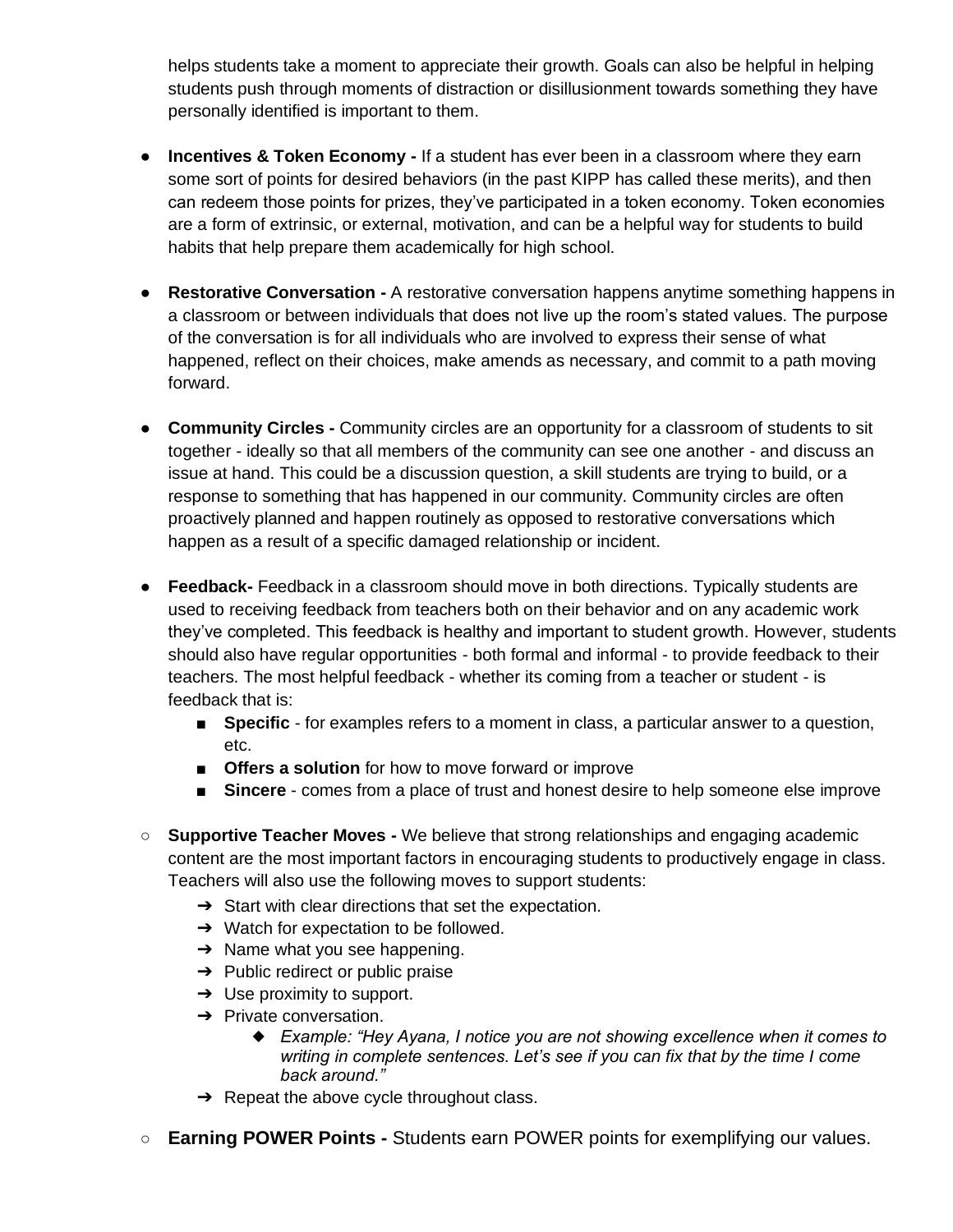| Value        | <b>Definition</b>                                                                                                                                | Expectations<br>(what actions do we all commit to to live ou                                                                               |
|--------------|--------------------------------------------------------------------------------------------------------------------------------------------------|--------------------------------------------------------------------------------------------------------------------------------------------|
| Purpose      | We are clear about the purpose behind<br>our actions and we take pride in achieving<br>our goals and fulfilling our purpose.                     | We are urgent to class and in class.<br>class)<br>We are participating in the work, disc<br>activity.                                      |
| Ownership    | We are grateful for the opportunity to take<br>responsibility for what happens to us and<br>the people on our team.                              | We follow directions and then fix it w<br>redirected<br>We ask for help when needed.                                                       |
| Wonder       | We are curious about the world and<br>appreciate the miracles of nature and<br>human culture and love learning and<br>asking questions           | Only one person speaks at a time so<br>listen<br>We ask questions until we understan                                                       |
| Excellence   | We are fearless competitors and are not<br>afraid to be measured against a standard<br>of excellence because it helps us create<br>our best work | We do all our work to the highest lev<br>capable of.<br>When it gets hard, we don't quit.<br>We have routines to increase learnin          |
| Relationship | We value our team and family and build<br>strong relationships that make us and<br>other better through empathy and listening                    | We use kind language and avoid lan<br>harms others.<br>We have follow up conversations wh<br>needed.<br>We respect the physical boundaries |

 $\rightarrow$  Students will be able to redeem their POWER points in a weekly school store.

 $\rightarrow$  POWER points will be tracked in LiveSchool to allow for ongoing monitoring and weekly goalsetting in advisory.

#### **Reactive Strategies:**

We are realistic and understand that in this stage of development students may make choices that do not always lead to a positive learning experience for themselves or their peers. When this happens and the above list of proactive strategies have been implemented, we will respond with natural and logical consequences. A consequence is not a punishment.

#### **Natural and Logical Consequences**

- **Natural Consequence:** happens as a result of the student's behavior. Natural consequences are those that happen naturally. These consequences are the *most powerful motivator for future behavior change. Examples:*
	- You touch a hot stove and burn your hand.
	- A child who is running in the hallway slips and falls.
	- A student who is tardy to class misses out on learning.
- **Logical Consequence:** intentionally planned by the adult; should be related, respectful, and reasonable. Use logical consequences with children who already have the necessary skills. Teachers will know that children have the necessary skills because they have spent time teaching them. While natural consequences are for everyday problems, logical consequences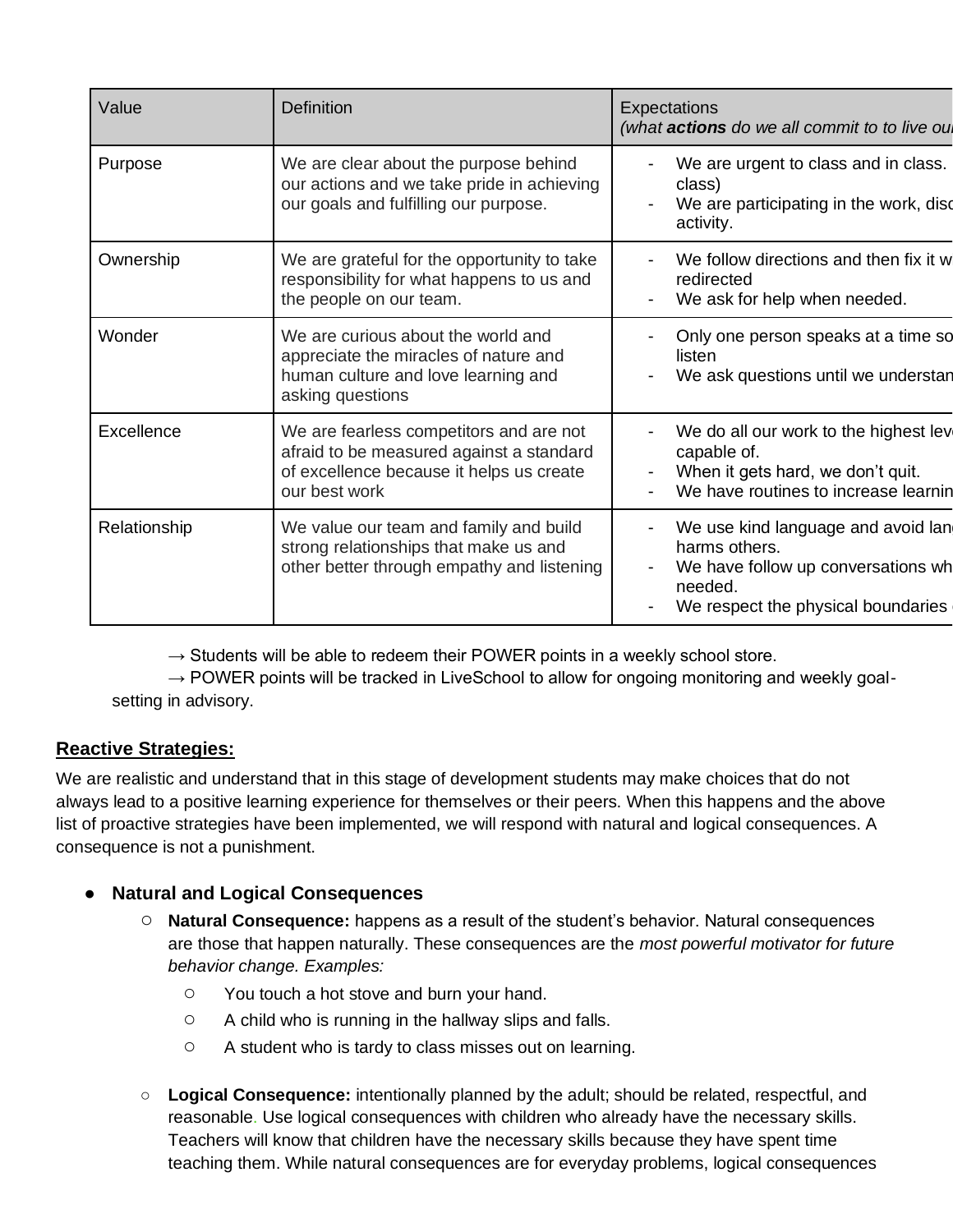are for more serious ultimatum or safety issues. You can also use logical consequences for recurring minor conflicts like poking and teasing. *Examples:*

- Students who are playing unsafely at recess take a break from play.
- Students who miss out on learning time make it up during lunch.
- You make a mess, you clean it up.

Grade level teams will collaborate and norm proactively brainstorm logical consequences for common student behaviors (repeatedly disrupting class, intentionally annoying a peer, being tardy, etc.). We will aim for these logical consequences to be developmentally appropriate for different grade levels. The following logical consequence will be normed 5-8.

- **If a student is asked to take a RESET from class for repeatedly not following directions, they make up learning time during lunch with that teacher.**
- **Follow-Up Conversations:** As much as possible, the classroom teacher will be responsible for issuing logical consequences through a one-on-one conversation with the student. The goal of a follow-up conversation is for the teacher and student to both share their perspective on the situation.
- **Reset:** If the teacher is unable to process with the student in a timely manner, has exhausted supportive moves and/or a logical consequence is ineffective, the teacher will request help with the **RESET** button in LiveSchool. Students will take a break in the Wellness Lab with our support team to reset and return to learning as soon as possible.
- **Academic Honesty:** We want to see every student's best individual work. We know that as teachers when we can see students' mistakes and thinking we can help them learn faster. When students choose to copy another teammate's work, we can not fully support their learning. If that choice is made, the consequence will of course be logical. The work is not the students own, so it can not be graded as such and the student will receive a zero on the assignment. If possible (e.g. on a writing assignment or a lab report) teachers may offer to allow a student to redo the assignment on their own. Some assignments (e.g. quizzes or multiple choice assignments) may not be able to be made up.

#### **Larger Community Damaging Offenses**

Major violations of our community will be addressed with reset strategies in the Wellness Lab, ISS, and OSS. Please see the chart below for more information.

### **5th & 6th Grade Systems, Structures, and Boundaries**

#### **Recess**

We know that recess is a time for students to have a midday movement break and develop friendships. All 5th and 6th graders will have recess Monday - Thursday. Recess will include whole-group organized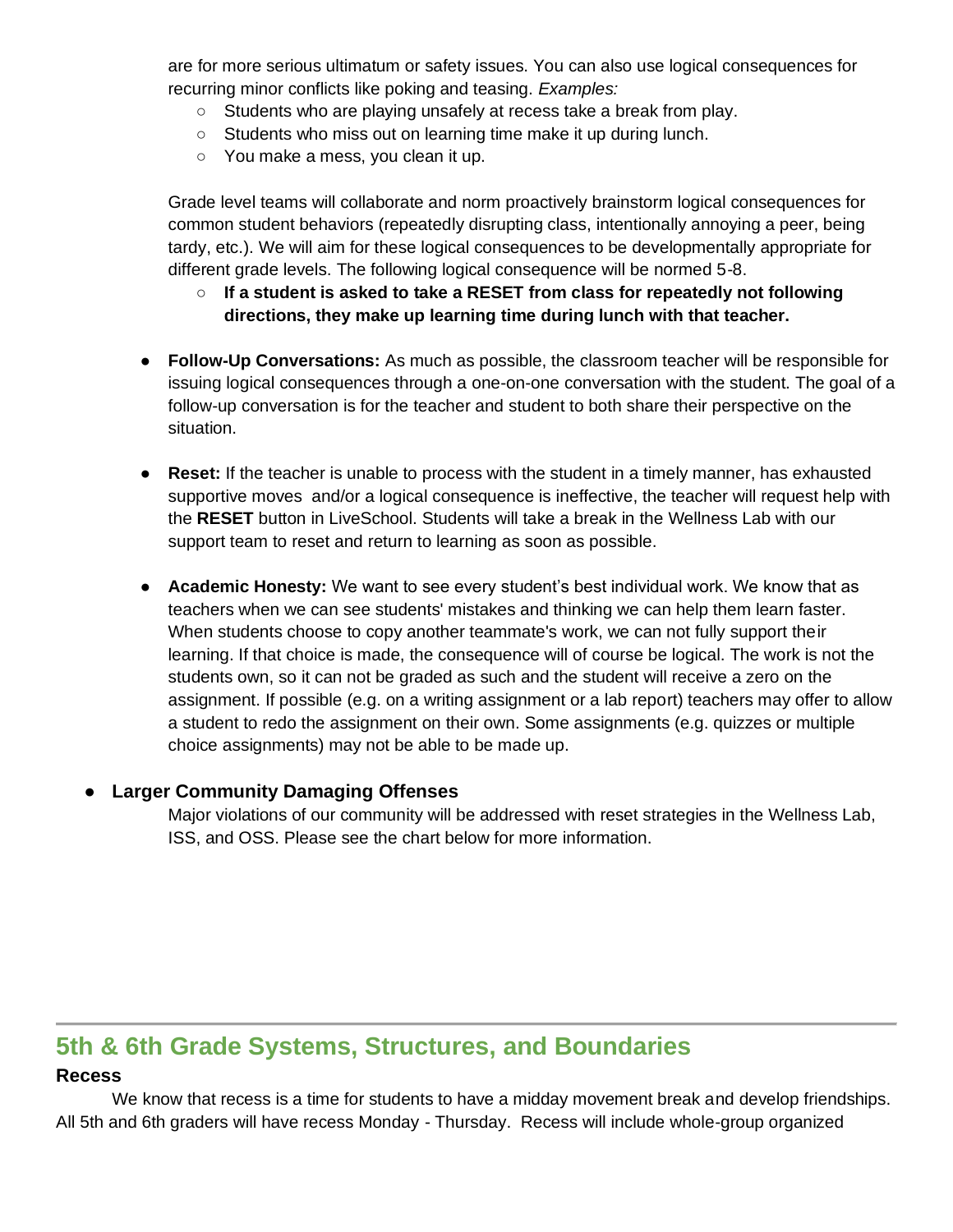games and activities. If students do not want to participate in the day's activity, they will have an opportunity to observe or sit and talk with friends.

#### **Enrichment**

Enrichment gives students an opportunity to explore other interests. Each 5th and 6th grade teacher will offer a smaller group enrichment class. Past enrichment classes have included movie club, ballet, and engineering. Students will get to select an enrichment class that they are interested in each quarter. Enrichment classes will meet each Friday.

#### **Hallway Transitions**

Free passing during hallway transitions is an important part of adjusting to middle school and an opportunity for students to develop time management and organization while also having a brief social break. We know our students need support in developing these skills to be able to efficiently transition between classes.

At the start of the school year, all 5th and 6th graders will move between classes in teacher-escorted lines. Students will stay in a loose line and be able to talk with their peers near them. Throughout first quarter, students will be focus on building skill around personal organization,

By the end of the first quarter, students will gradually start to work towards free passing as they continue to develop time management skills. When students freely pass in hallways, adults will be monitoring and offering feedback.

If hallway transitions are unsafe or impeding learning, we will move back to more adult-led transitions, as needed.

#### **Restrooms**

The approach to restroom breaks in 5th and 6th grade will depend on time of school year and version of hallway transitions.

At the start of the year when students are moving between classes in lines, students will not be able to use restrooms at this time. Instead, students will start each day with two individual paper restroom passes. Students will be able to use those two passes in any class throughout the day, as needed for a restroom break. Students will be dismissed from class one at a time for restroom breaks. Students will have approximately 3 minutes to use the restroom and return to class. Students will not be able to use the restroom in the first five minutes or last five minutes of class. In the event that a student has already used or misplaced their restroom passes for the day, they will have an opportunity to communicate with the teacher and advocate for their needs. Unused restroom passes may be redeemed for a POWER point at the end of each day.

As the year progresses and students are freely passing between classes, those passing periods are the best opportunity for students to use the restroom. If other urgent restroom needs arise outside of passing periods, students will have an opportunity to communicate with the teacher and advocate for their needs.

#### **Using Technology Wisely**

- Cell Phones
	- Phones stay in backpack, cubby/locker, or pockets
	- If phones are being used or making noise, the first time within a class period is a warning, the second time the device will be held onto by an adult until EOD
- Chromebooks & internet access at school:
	- **Availability:**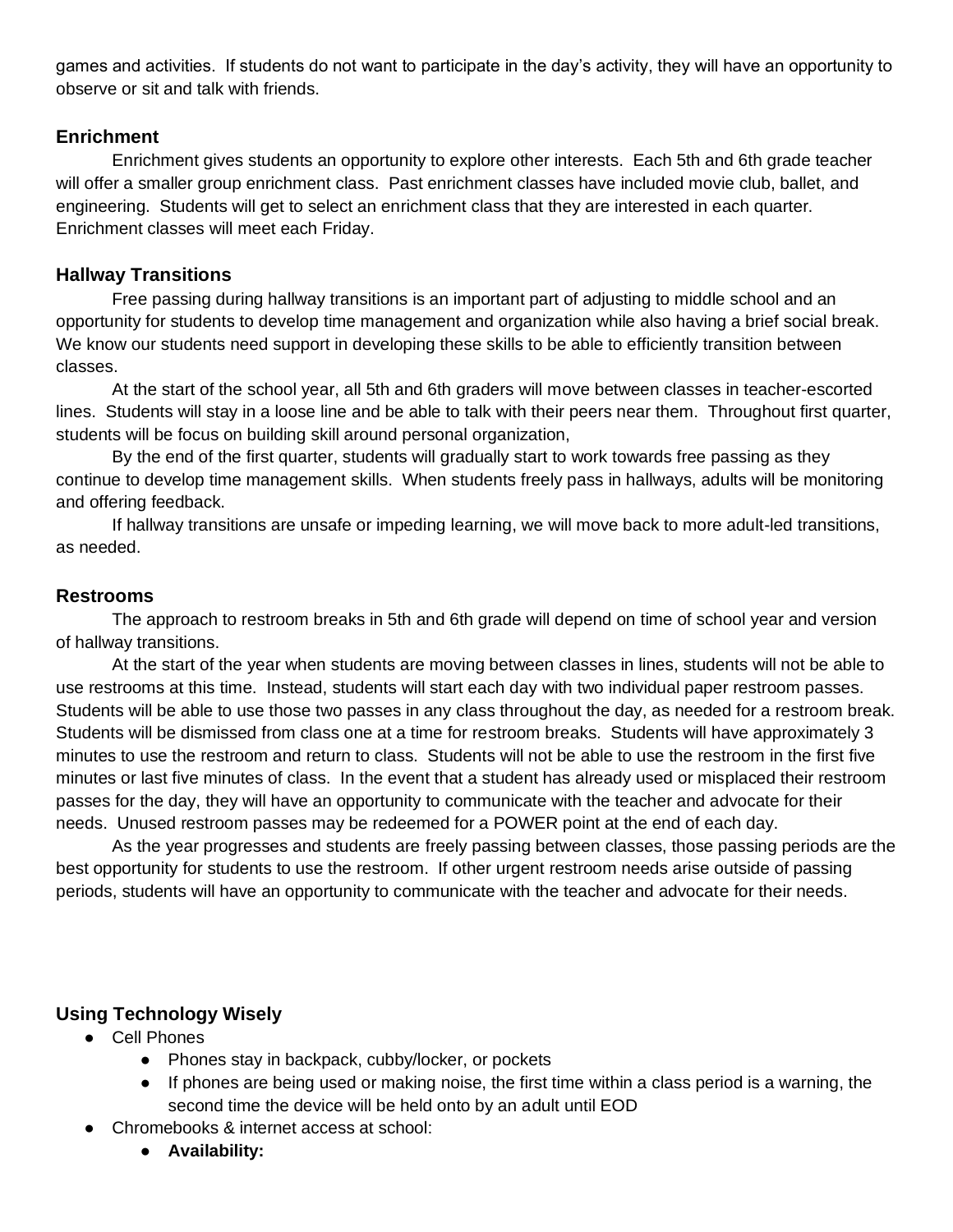- $\circ$  Classrooms will have chromebooks in a cart to be accessed only when a student needs one for the lesson.
- **Approved websites:**
	- Students should stay on sites that help them complete the task at hand, and avoid sites that are a distraction.
	- Teachers will give specific directions for either the specific site to be on (e.g. Google Classroom or Amplify), or they will give specific directions for the kind of work that students are to be doing at that time (e.g. researching whether all planets in the solar system have a day/night cycle) that might take them to a range of appropriate websites.
	- Sites that are almost **always a distraction**:
		- **Social Media** (Discord, Twitch, Instagram, Tiktok, Facebook, etc.)
		- **Games** (even if they're quasi-educational)
	- Sites that require students to develop and **use judgement**
		- **Google (could be used to define a word you don't know, or access a quick** calculator. It could also be used to find out when the newest Jordans drop)
		- **Youtube (**could be used to access some music to listen to while you work and just run in the background, or you could get distracted and spend 10 minutes trying to find just the right track to jam out to).
	- When in doubt, students and teachers should always go back to the quiding idea that we are trying to use technology as a tool to enhance our learning, and not as a distraction from it.
- Headphones:
	- Students may need, or opt, to use headphones in class with a teacher's permission.
	- As a general rule, students should only use headphones when they are completing independent work. Headphones should be off/away during class discussions, group work, or any other time a student needs to be listening to what others are saying
- Password Safety
	- All students are assigned a default password when their @kippendeavor.org email account is created. Students should change their passwords when they are prompted (or ask teachers to reset their passwords) to secure their accounts. Students should not share their unique password with any other student, and alert a teacher if they suspect that someone else has access to their account.
	- While students will use their @kippendeavor email for almost everything they do digitally at KIPP, they may occasionally get a login to other apps or academic websites. They should use the same password guidelines they use for their email for any username and password they have.

None of the guidelines above around technology use are exhaustive, but teachers and students will use these lists to create classroom environments that cultivate relationships, academic preparation, and balance. At its best, the purpose of technology is to enhance our lives - and in school that means enhancing our learning - not to distract. The expectations for technology use that teachers and students build together should always be built in that spirit.

We also know that some students may have a very hard time resisting the temptations that technology brings. This is a struggle not only for students, but also for many adults. As such, we will work with students (and their families) to help develop individual plans to help students develop the self-discipline necessary to avoid distraction. Those plans could involve actions like:

■ Having a teacher you trust keep your cell phone safe for the day (or just for one class if that is the only place a student is struggling to avoid distractions)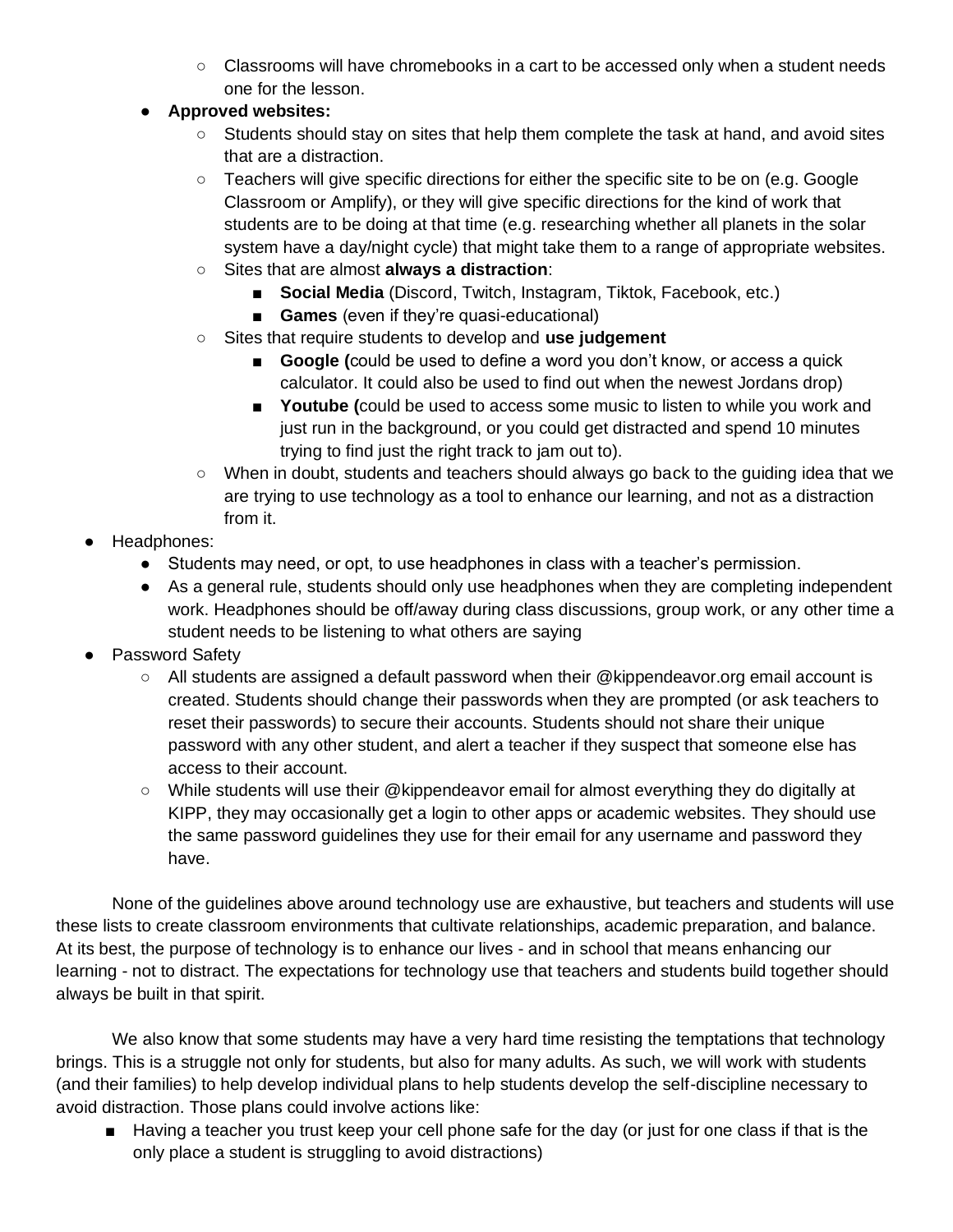- Planning with families to keep cell phones at home
- Not bringing your headphones to school
- Keeping all of your technology locked in your locker throughout the day
- Asking a teacher to reset your password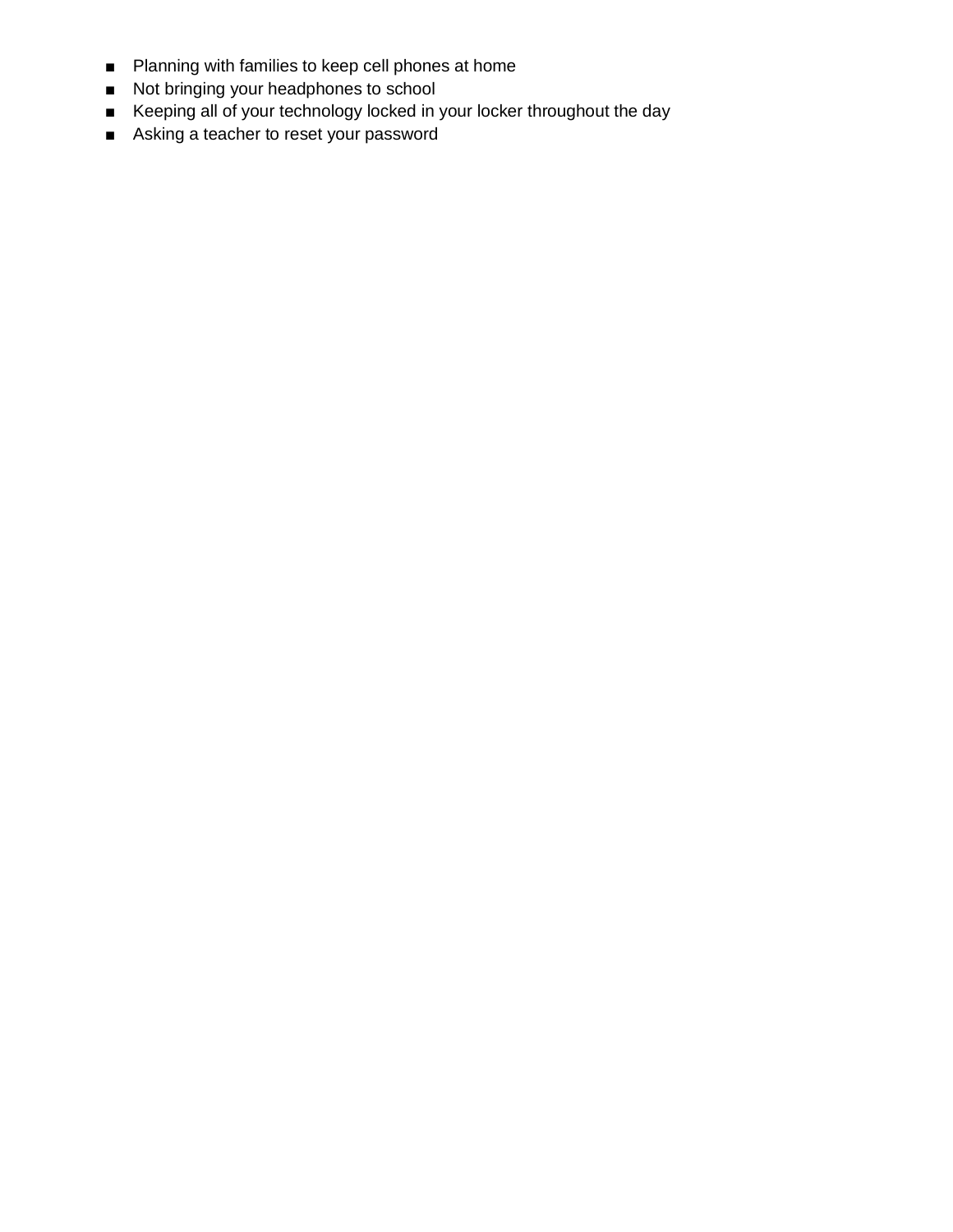## **7th & 8th Grade Systems, Structures, and Boundaries**

#### **Study Hall**

Study skills and organizational habits are important for students to develop during their middle school experience. Seventh and eighth grade students will have a structured study hall daily (Monday through Thursday) that will allow them to find a system of organization that works best for them, as well as have access to teachers for additional academic support.

#### **Enrichment**

Enrichment is a time to explore new activities and potential passions. Students will have an opportunity to select different enrichment activities throughout the year. Enrichment classes will be daily (Monday through Thursday) and will allow students to experience a variety of interests with a variety of teachers by years' end.

#### **Hallway Transitions**

By seventh and eighth grade, students will develop time management and organizational skills that allow them to transition from class to class in a safe, calm, and purposeful manner. During the passing period, students should have enough time to visit their lockers, use the restroom, or have quick conversations with other students or teachers, and should use their best judgement in order to prioritize tasks that need to be completed during this limited time. Students are expected to move with purpose during transitions and arrive at their next class before the tardy bell rings. Students are expected to use their locker to store personal belongings (including backpacks, purses, and cell phones), as backpacks are not allowed in classrooms. Students should not share their locker or locker combination with anyone to keep their personal belongings secure. If students are struggling during hallway transitions, teachers will support them to help strengthen some of the self-regulation, time management, or organization skills they are still working to develop.

#### **Restrooms**

Seventh and eighth grade students are expected to take care of the majority of their restroom needs during passing periods. Students are also expected to use the restroom at regular enough intervals so that they are not waiting until the last minute and creating unnecessary restroom emergencies. We are all human, however, so we understand that urgent restroom emergencies sometimes occur.

When students have an urgent need to use the restroom during class, it is necessary for students to communicate with their teachers. For example, students who experience a monthly menstrual cycle will need to communicate when they need to go to the restroom more frequently during that week. Students who are experiencing digestive issues will need to communicate that they need more time in the restroom before returning to class.

When students have to use the restroom during class, they should move with purpose so that they are not missing out on learning. Students should not ask to use the restroom when they just need a break, need to go to their lockers, or need to visit the nurse. Instead, students should clearly communicate their needs to teachers. Students will be dismissed from class one at a time for restroom breaks during class, and will have approximately 3 minutes to use the restroom and return to class.

#### **Using Technology Wisely:**

Our students live in an age of unprecedented access to technology, and learning how to harness technology to enhance learning is an important part of the middle school experience. At KIPP, we use technology - whether it's a school-issued chromebook, a cell phone, or another device- to enhance our learning, not distract from it.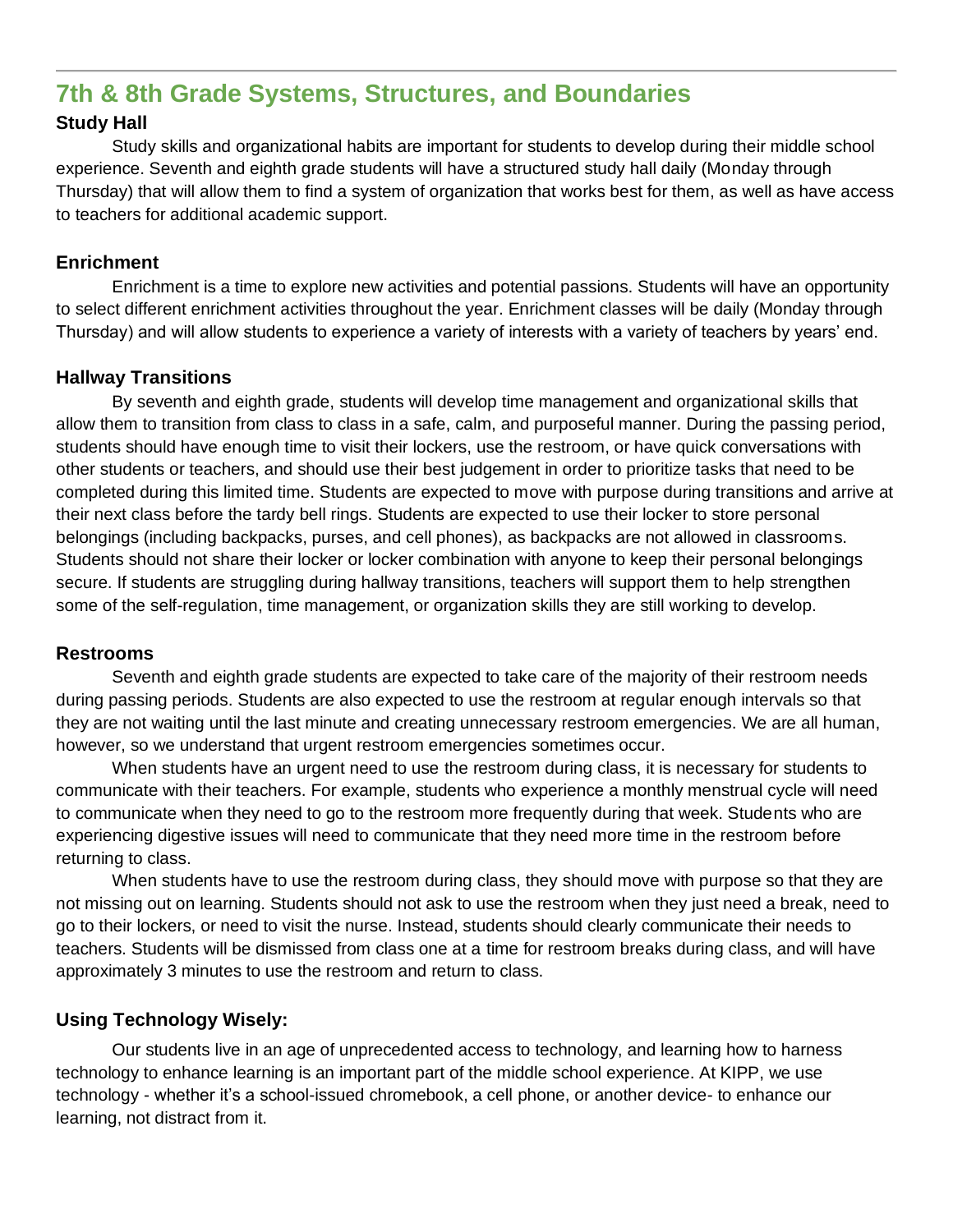To this end, teachers may use a number of the following strategies to ensure we strike the right balance between access to technology and minimizing distractions to learning:

#### **Cell Phones**

- **Classroom cell phone storage system:** Teachers might use a numbered organizer where kids can place their phone safely at the beginning of class. Then phones would be readily available if needed, but the temptation to be distracted from learning would be minimized.
- **Out of sight:** Teachers might use a "phone away" policy in class where kids should not have their phones out during certain portions of class, but would have their phone in a desk or in a bag with them in case they needed to do a quick calculation or google an answer to a question.
- **Screens face down:** Similar to "phones away", teachers may ask that students who have a phone in class just keep the phone on their desk but screen side down unless they have a specific academic purpose for using their phones

#### **Headphones**:

- Students may need, or opt, to use headphones in class with a teacher's permission.
- As a general rule, students should only use headphones when they are completing independent work. Headphones should be off/away during class discussions, group work, or any other time a student needs to be listening to what others are saying

#### **Passwords:**

- All students are assigned a default password when their @kippendeavor.org email account is created. Students should change their passwords when they are prompted (or ask teachers to reset their passwords) to secure their accounts. Students should not share their unique password with any other student, and alert a teacher if they suspect that someone else has access to their account.
- While students will use their @kippendeavor email for almost everything they do digitally at KIPP, they may occasionally get a login to other apps or academic websites. They should use the same password guidelines they use for their email for any username and password they have.

#### **Chromebooks & Internet Access at School:**

- **Availability:** Similar classroom expectations will apply to chromebooks as do to student cell phones. Some teachers may keep chromebooks in a cart to be accessed only when a student needs one, while others may have students keep their chromebooks at their desk and/or closed when they're not in use for class.
- **Approved websites:** 
	- Students should stay on sites that help them complete the task at hand, and avoid sites that are a distraction.
	- Teachers will give specific directions for either the specific site to be on (e.g. Google Classroom or Amplify), or they will give specific directions for the kind of work that students are to be doing at that time (e.g. researching whether all planets in the solar system have a day/night cycle) that might take them to a range of appropriate websites.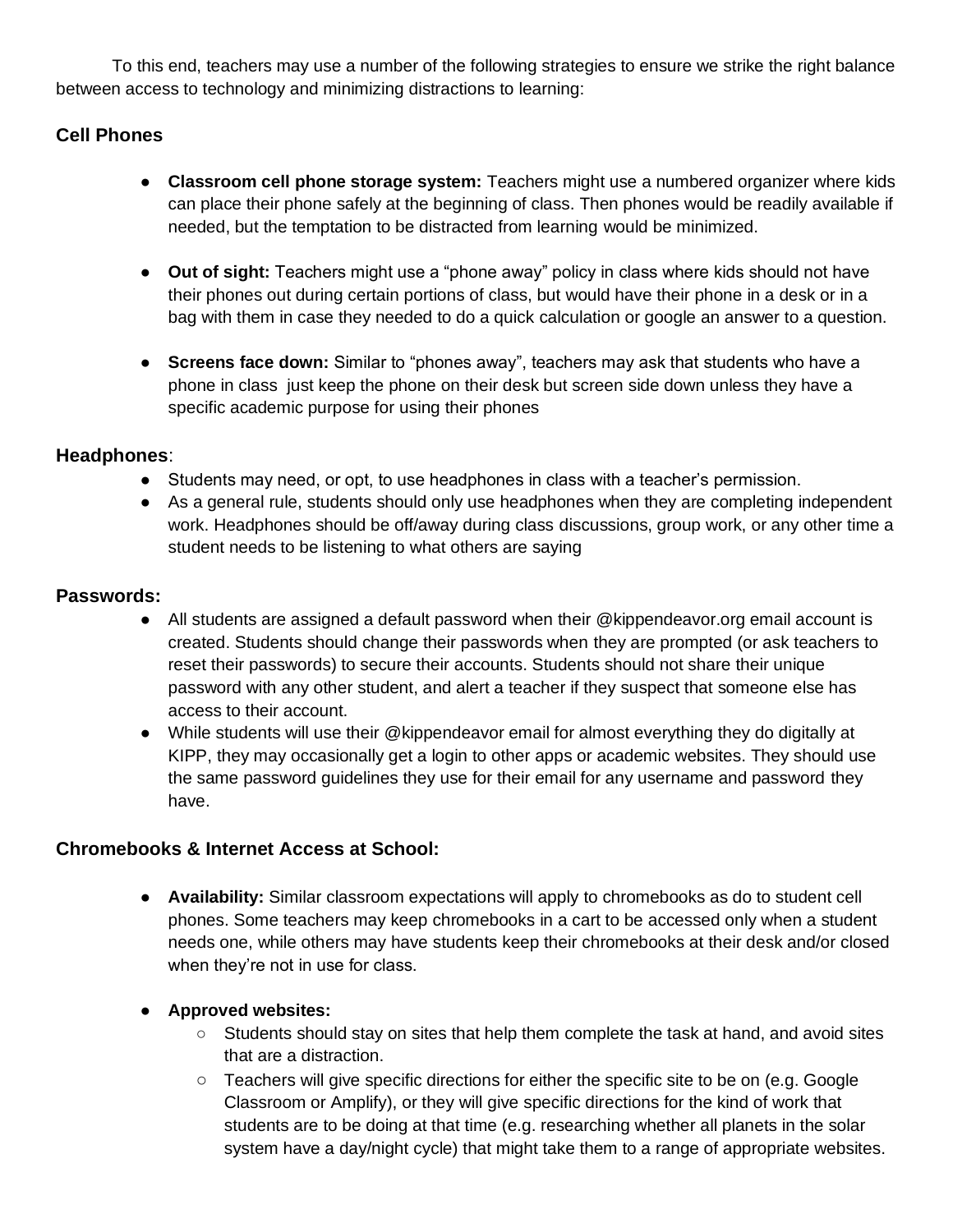- Sites that are almost **always a distraction**:
	- **Social Media** (Discord, Twitch, Instagram, Tiktok, Facebook, etc.)
	- **Games** (even if they're quasi-educational)
- Sites that require students to develop and **use judgement**
	- **Google (could be used to define a word you don't know, or access a quick** calculator. It could also be used to find out when the newest Jordans drop)
	- **Youtube (**could be used to access some music to listen to while you work and just run in the background, or you could get distracted and spend 10 minutes trying to find just the right track to jam out to).
- When in doubt, students and teachers should always go back to the guiding idea that we are trying to use technology as a tool to enhance our learning, and not as a distraction from it.

None of the guidelines above around technology use are exhaustive, but teachers and students will use these lists to create classroom environments that cultivate relationships, academic preparation, and balance. At its best, the purpose of technology is to enhance our lives - and in school that means enhancing our learning - not to distract. The expectations for technology use that teachers and students build together should always be built in that spirit.

We also know that some students may have a very hard time resisting the temptations that technology brings. This is a struggle not only for students, but also for many adults. As such, we will work with students (and their families) to help develop individual plans to help students develop the self-discipline necessary to avoid distraction. Those plans could involve actions like:

- Having a teacher you trust keep your cell phone safe for the day (or just for one class if that is the only place a student is struggling to avoid distractions)
- Planning with families to keep cell phones at home
- Not bringing your headphones to school
- Keeping all of your technology locked in your locker throughout the day
- Asking a teacher to reset your password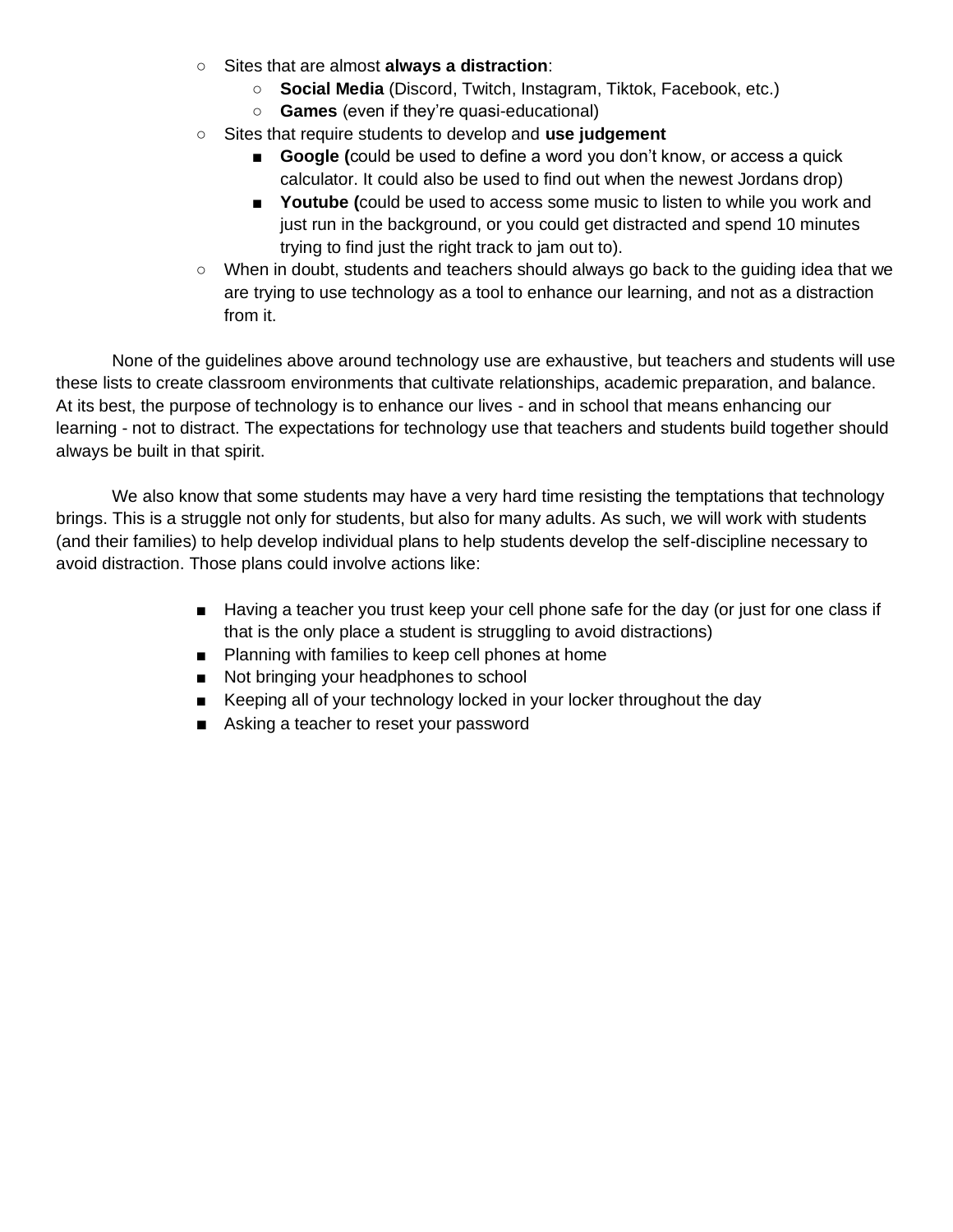# **Large Community Damanaging Offenses**

We believe that all behaviors are part of a bigger set of circumstances and if any of the following behaviors happen we will take a step back to consider all circumstances before responding. The following chart describes how we think about and respond to behaviors that either are detrimental to the school culture we're building together or are unsafe for our students and staff. **If a student engages in any of the behaviors on the chart below, the incident will be discussed with a parent or guardian regardless of the level of severity.**

One way to think about an incident is in terms of how severe that incident was. Generally, we use the following levels to think about severity:

- **Minor** This is the first time or one of the first times a student engaged in the behavior. The behavior didn't put anyone's health or safety at serious risk. The hope is to catch and find a strategy that eliminates issues while they are still minor.
- **Moderate** This may be a behavior that is happening repeatedly or is causing a large disruption to multiple student's learning. Moderate behaviors often have a negative impact on KIPPsters' health or safety.
- **Severe -** A severe behavior might be one that continues despite a plan in place to help the student avoid that behavior. It also could be an incident that puts a student or students health or safety in immediate danger.

| <b>Behavior</b>                                                                          | <b>Severity Level</b> | <b>Range of School Responses</b>                                                             |  |
|------------------------------------------------------------------------------------------|-----------------------|----------------------------------------------------------------------------------------------|--|
| Leaving class or campus without<br>permission (elopement)                                | Minor                 | Call Parent/ Finish day in Wellness Lab                                                      |  |
|                                                                                          | Moderate              | Call Parent/ Wellness Lab                                                                    |  |
|                                                                                          | Severe                | Up to 3 day OSS/Re-entry through the wellness lab for a plan of<br>action and contract       |  |
| Tobacco, Alcohol or Illegal<br>drugs/substances, or paraphernalia on<br>campus           | Minor                 | Call Parents and Administrative Intervention                                                 |  |
|                                                                                          | Moderate              | Call Parent/5 day OSS/Re-entry through the wellness lab for a plan<br>of action and contract |  |
|                                                                                          | Severe                | Referral for Expulsion                                                                       |  |
| Bullying/Harassment of students<br>or staff; including sexual and<br>internet harassment | Minor                 | Parent Conference; Finish day in Wellness Lab                                                |  |
|                                                                                          | Moderate              | Call Parent/ Wellness Lab<br>1-3 day ISS                                                     |  |
|                                                                                          | Severe                | Up to 10 day OSS/Re-entry through the wellness lab for a plan of<br>action and contract      |  |
| <b>Physical Conflict / Fighting</b>                                                      | Minor                 | Call Parent/ Wellness Lab                                                                    |  |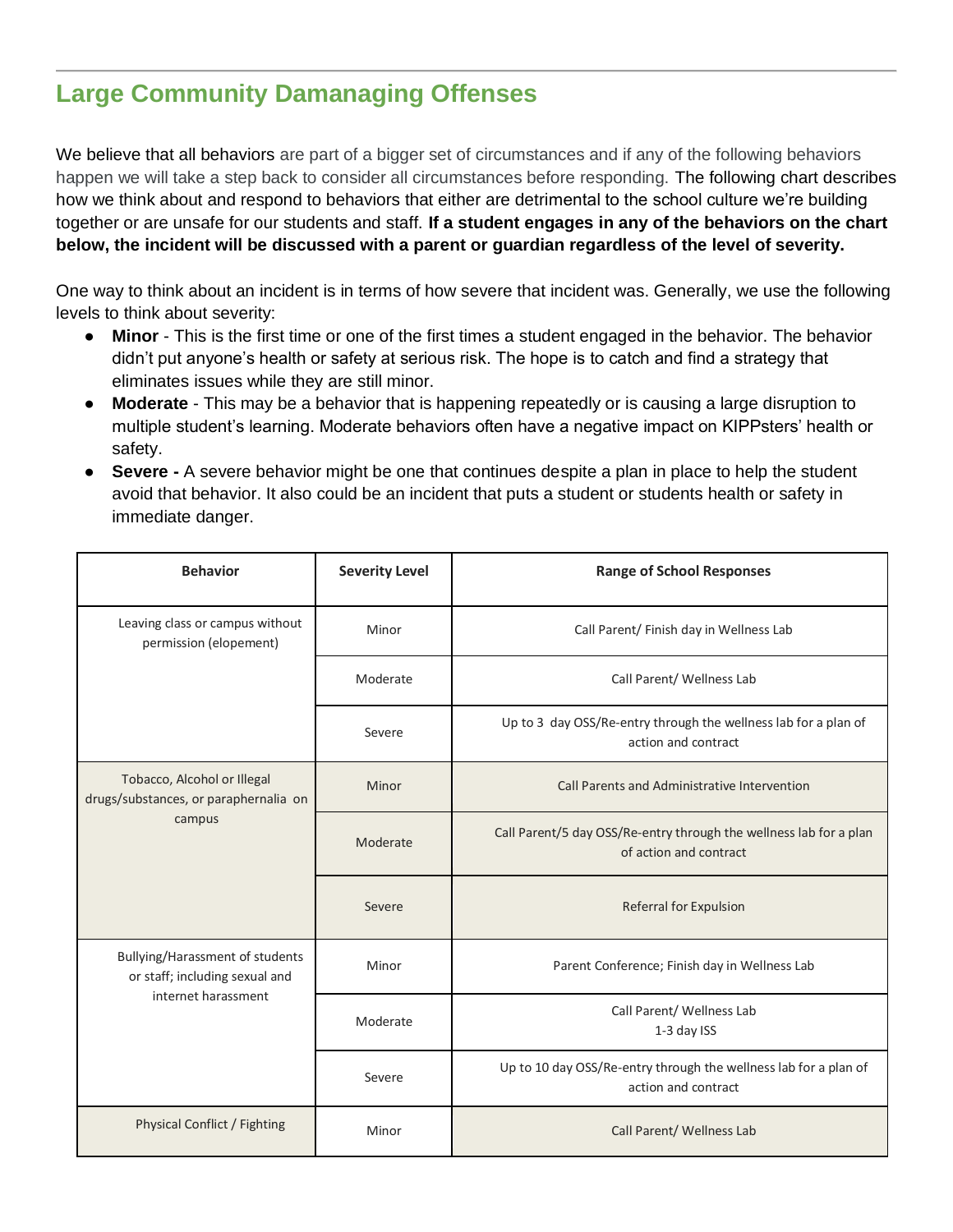|                                                                                   | Moderate | Call Parent/Up to 10 day OSS/Re-entry through the wellness lab for<br>a plan of action and contract                                                        |
|-----------------------------------------------------------------------------------|----------|------------------------------------------------------------------------------------------------------------------------------------------------------------|
|                                                                                   | Severe   | Referral for Expulsion                                                                                                                                     |
| Gang-related activity                                                             | Minor    | Call Parent/1 Day OSS/Re-entry through the wellness lab for a plan<br>of action and contract                                                               |
|                                                                                   | Moderate | Call Parent/Up to 10 day OSS/Re-entry through the wellness lab for<br>a plan of action and contract/Administrative Review for admittance<br>back to school |
|                                                                                   | Severe   | Referral for Expulsion                                                                                                                                     |
| Theft                                                                             | Minor    | Call Parent/1 Day OSS/Re-entry through the wellness lab for a plan<br>of action and contract                                                               |
|                                                                                   | Moderate | Call Parent/5 Day OSS/Re-entry through the wellness lab for a plan<br>of action and contract/Administrative Review for admittance back to<br>school        |
|                                                                                   | Severe   | Referral for Expulsion                                                                                                                                     |
| Vandalism / Unsafe with objects<br>or furniture                                   | Minor    | Contact Parent/ Payment of Repairs                                                                                                                         |
|                                                                                   | Moderate | Call Parent/Up to 1 day OSS/Re-entry through the wellness lab for a<br>plan of action and contract                                                         |
|                                                                                   | Severe   | Referral of Expulsion                                                                                                                                      |
| Improper use of technology<br>(including inappropriate use of                     | Minor    | Parent Content/Wellness Lab/Loss of Technology                                                                                                             |
| social media while at school)                                                     | Moderate | Call Parent/Up to 1 day OSS/Re-entry through the wellness lab for a<br>plan of action and contract                                                         |
|                                                                                   | Severe   | Up to 3 Days OSS                                                                                                                                           |
| Removal from in school<br>suspension (ISS) or Removal from<br><b>Wellness Lab</b> | Minor    | Parent Pick-Up                                                                                                                                             |
|                                                                                   | Moderate | Parent Pick Up and Parent Conference                                                                                                                       |
|                                                                                   | Severe   | Call Parent/Up to 5 day OSS/Re-entry through the wellness lab for a<br>plan of action and contract                                                         |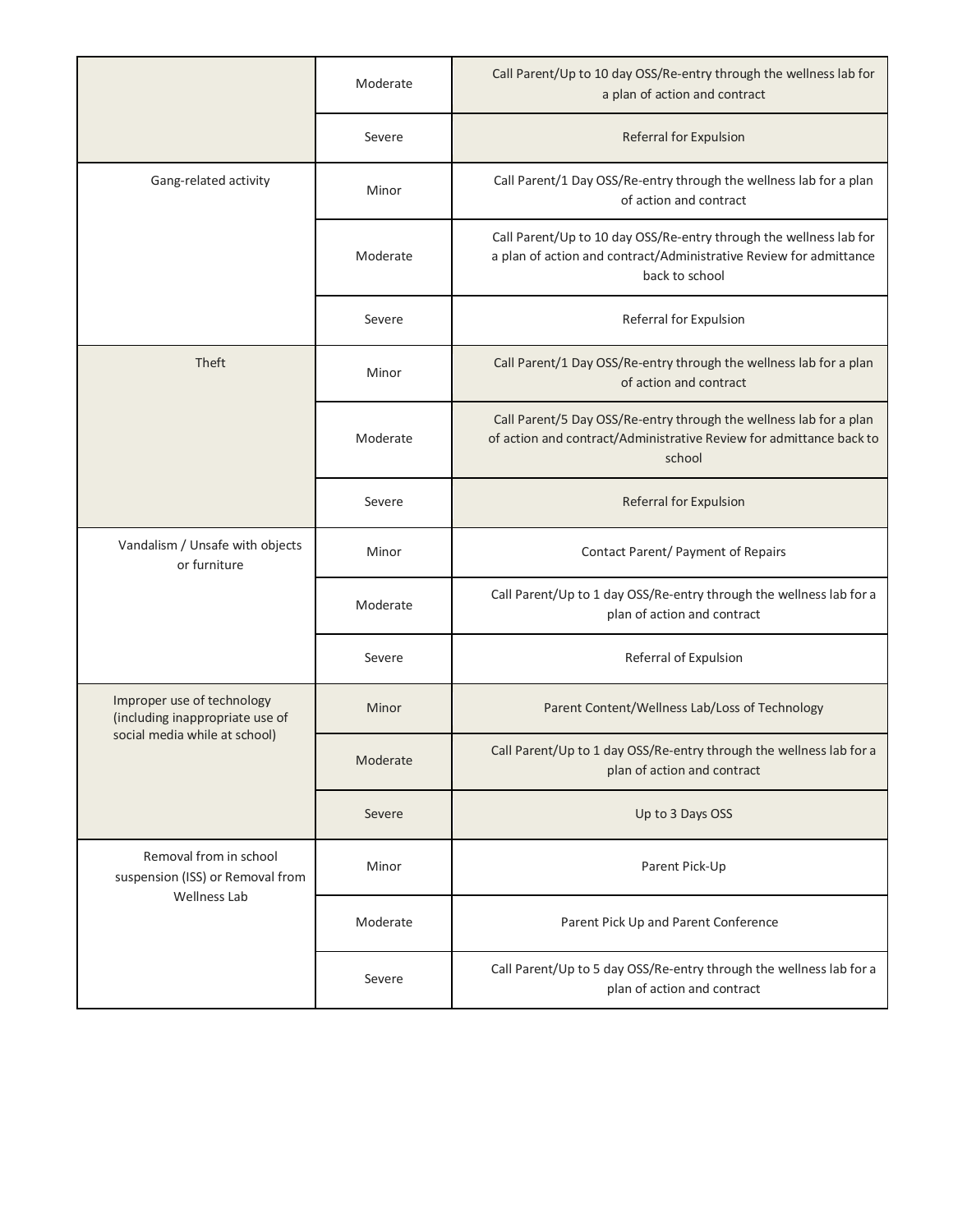## **Dress Code (5-8)**

Goals of our Dress Code:

- Team We aim to create a sense of unity and pride in our school team by having KIPP shirts!
- Self Expression Students are unique individuals with different preferences and personalities. We hope our dress code allows students to show us who they are. We encourage families to work with their children as they develop to determine what is and is not appropriate for school.
- Safety It is helpful to be able to easily recognize KIPP students and teammates on campus, as well as when we take field trips off campus.

| <b>Shoes</b>   | Closed toed-shoes should be worn for safety. We recommend tennis shoes for comfort and<br>ease. When tennis shoes are worn it allows students to more easily move about the<br>classroom and play during recess or PE. There is no color requirement.<br>Shoes that should not be worn:<br>Slippers<br>$\bullet$<br><b>Slides or Sandals</b><br>High heels<br>**PE students in MS may have additional shoe requirements**                                                                                                                                                                                   |
|----------------|-------------------------------------------------------------------------------------------------------------------------------------------------------------------------------------------------------------------------------------------------------------------------------------------------------------------------------------------------------------------------------------------------------------------------------------------------------------------------------------------------------------------------------------------------------------------------------------------------------------|
| <b>Bottoms</b> | Students should wear bottoms of their choice.<br>The only restriction is that bottoms must cover all parts of the underwear.                                                                                                                                                                                                                                                                                                                                                                                                                                                                                |
| <b>Tops</b>    | Students should wear an unaltered KIPP-purchased shirt every day of the week. This allows<br>us to create a sense of pride around our team and family. It also provides a safety measure<br>when we leave the building for field trips or play outside.<br>Families have the option to purchase any of the following items:<br>1. KIPP Polo (blue or green)<br>2. KIPP T-shirts (blue or green)<br>3. KIPP Long Sleeve Shirt (black)<br>GLs may design tshirts throughout the year or give out KIPP shirts as incentives for meeting<br>certain metrics. When this happens their GL or School will provide. |
| Outerwear      | <b>KIPP</b> sweatshirts<br>Long sleeve shirts of choice may be worn under a KIPP shirt.<br>Non-KIPP jackets will be left in lockers or cubbies throughout the day.                                                                                                                                                                                                                                                                                                                                                                                                                                          |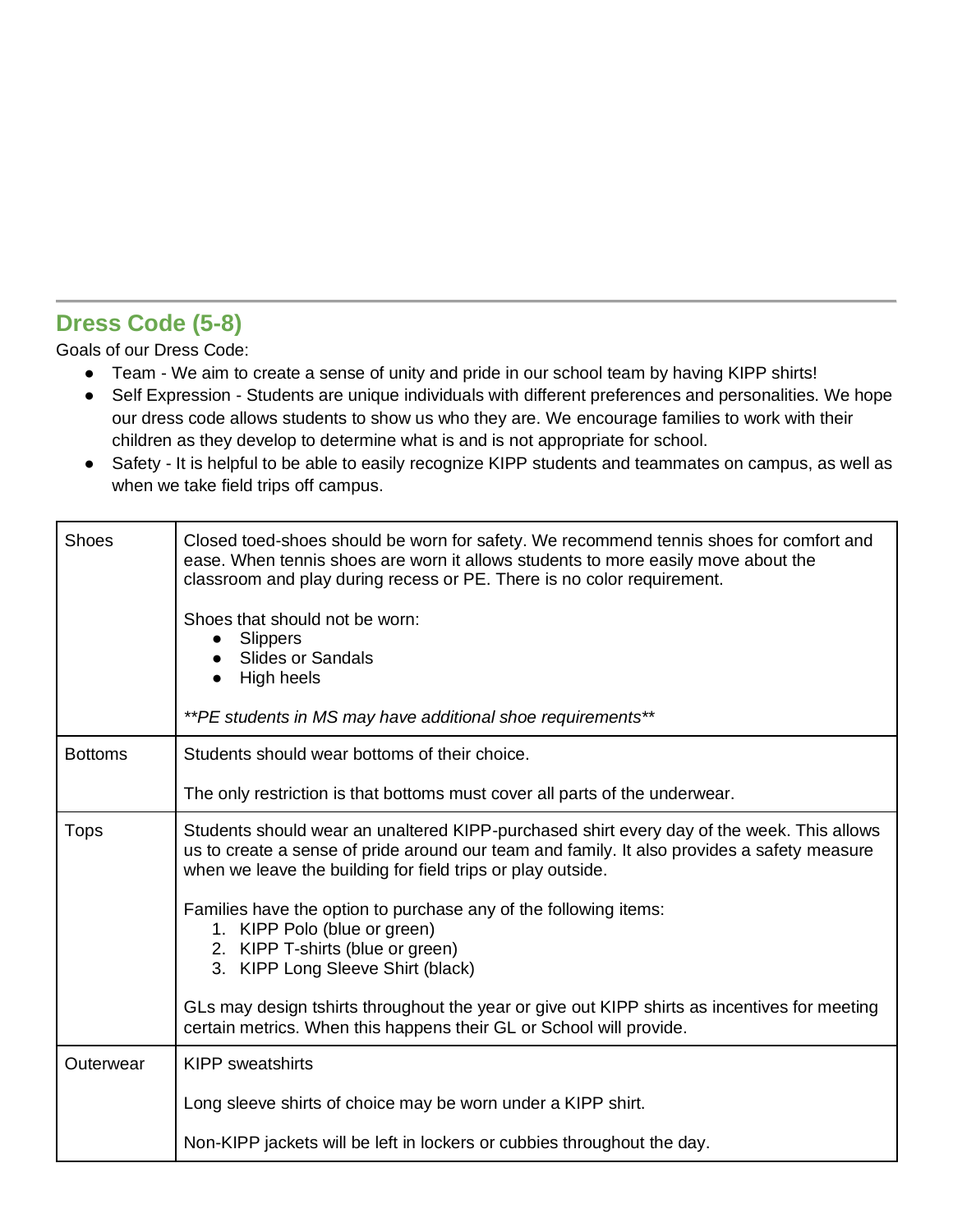We encourage students to show expression through these additional pieces. In the event that they become a distraction to learning we may ask students to remove.

# **Grading Policy**

Grades are one data point that schools can use to communicate students' progress towards understanding and mastery of content. Families and students use grades to track progress, set goals, celebrate successes, and have conversations about what is going well and what could be going better in school. We realize that percentages and letter grades do not represent all of the habits that are necessary for students to experience academic success in school. Because of this, teachers use a common grading system so that students and families are more clear on what a students' grade represents.

Grades will be made up of two categories: Mastery and Habits. Each assignment will be assigned a category as determined by the various content areas. The names and weights of each category, as well as the typical assignments and assessments in each category, are shown in the table below.

|                                   | <b>Mastery</b>                                                                                                                                                                                                                                                                                                                                                                                                                                                                                          | <b>Habits</b>                                                                                                                                                                                                                                                                                                          |
|-----------------------------------|---------------------------------------------------------------------------------------------------------------------------------------------------------------------------------------------------------------------------------------------------------------------------------------------------------------------------------------------------------------------------------------------------------------------------------------------------------------------------------------------------------|------------------------------------------------------------------------------------------------------------------------------------------------------------------------------------------------------------------------------------------------------------------------------------------------------------------------|
| <b>Weekly Points</b>              | 10 points                                                                                                                                                                                                                                                                                                                                                                                                                                                                                               | 10 points                                                                                                                                                                                                                                                                                                              |
| <b>Assignment</b><br><b>Types</b> | Any formative or summative assessments<br>that are used to monitor progress towards<br>mastery of a specific standard or topic.<br><b>Exit Tickets</b><br><b>Rough Drafts</b><br>Quizzes<br>Selected problems or questions<br>from a homework or classwork<br>assignment<br>Final drafts of paper or lab<br>The following assessments will be interred<br>as an extra 10 point assignment in the<br>Mastery category.<br>Interim Assessments<br><b>End-of-Unit Assessments</b><br><b>MU Assessments</b> | Any work that is assigned for out-of-class<br>completion (Homework) or in-class<br>completion (Classwork).<br>Independent practice problems<br><b>Notes</b><br><b>Text Annotations</b><br>Questions<br>Readings<br>Studying<br>Projects<br><b>Group Work Rubrics</b><br><b>Class Participation</b><br>Do Now responses |

#### **Gradebook Expectations**

KIPP Endeavor teachers will maintain accurate, up-to-date gradebooks in Infinite Campus. Grades will be updated by Monday night for the previous week and shared with students and parents by the middle of the following week. Each week there should be at least 2 assignments in the Habits category and 1 assignment in the Mastery category.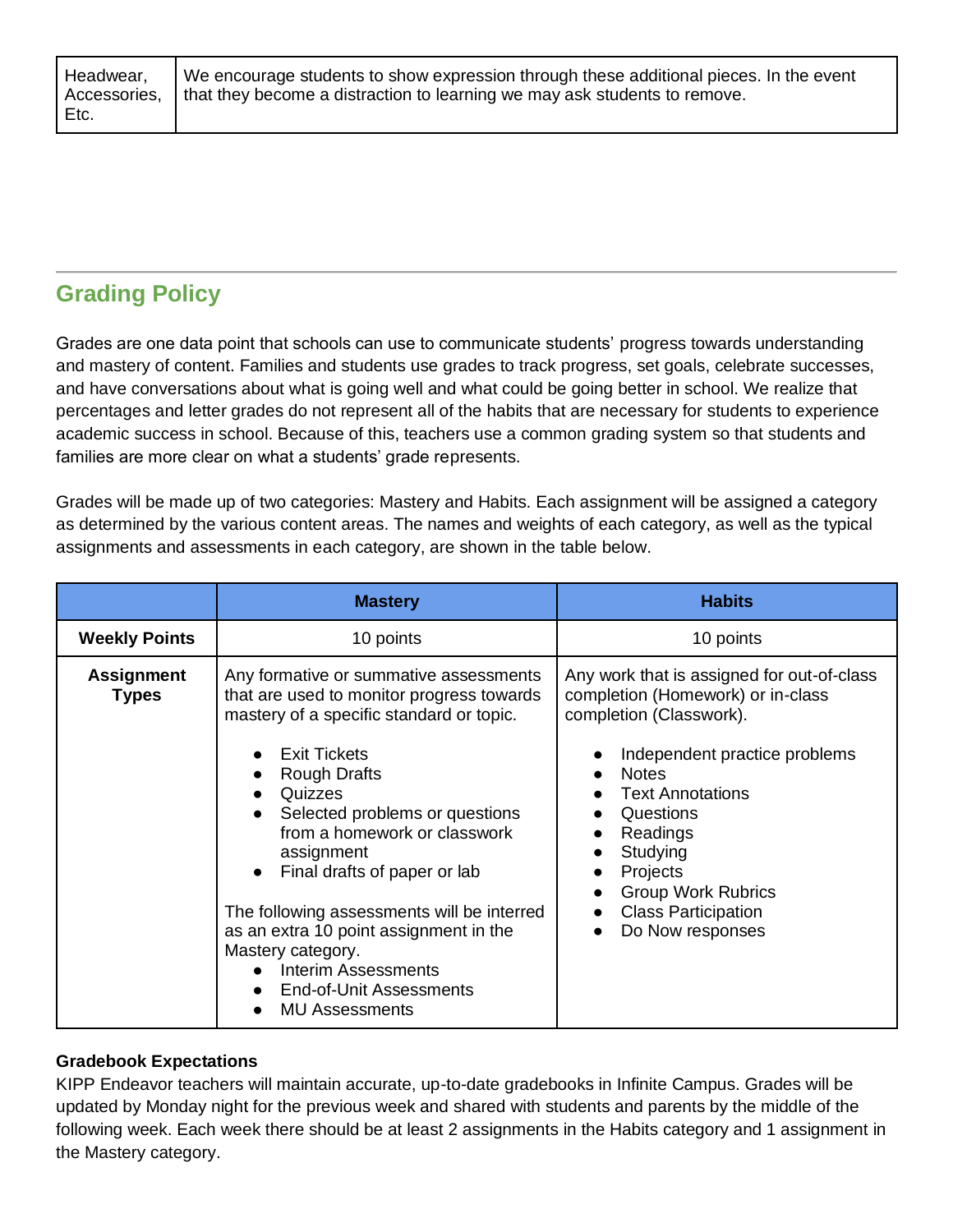- ➔ When students are absent or sick, families should communicate with teachers and the Front Office so that plans can be made to help students make up missed work.
	- ◆ Outside of excused absences, assignments in the **Mastery category can not be made up**.
	- ◆ Assignments in the **Habits category can be made up** because students continually need practice developing stronger academic habits.
- $\rightarrow$  Extra credit can only be offered up to 10% of a student's grade
- → Specific late work, extra credit, and make-up work policies will be finalized by grade level teams and shared with students and families.

Assignments should be named in the gradebook in a way that clearly identifies the assignment for students and families. Common abbreviations for assignments are listed below.

- $\bullet$  ET = exit ticket (questions at the end of class)
- $\bullet$  DN = do now (questions at the beginning of class)
- $\bullet$  IP = independent practice (questions worked on independently during class)
- $\bullet$  EOU = end-of-unit assessment (given at the end of a unit)
- $\bullet$  MU = mid-unit assessment (given before the end of a unit)
- IA = interim assessment (given each quarter)
- ANET = a specific interim assessment (given online each quarter)
- $\bullet$  CW = classwork (work completed during class)
- HW = homework (work assigned to be completed outside of class)

#### **Communication Systems**

We understand the importance of maintaining up-to-date gradebooks. We also understand that students and families can benefit from multiple modes of communication. The following systems will be used to communicate grade information to families and students:

- Report Cards: At the end of the 2nd & 4th quarter, we will mail home report cards to families. They are also available for pick-up at any time in the front office.
- Conferences: At the end of the first and third quarter we will hold parent conferences with families. Conferences are mandatory for all families. The purpose of parent conferences is to set goals, monitor progress towards goals and celebrate success. Conferences are led by the students with teachers present to answer questions and celebrate student achievement.
- Snapshots: To keep students and families informed of their child's progress, each week students will receive an update with their grades and attendance. If parents or students have questions about any of the data on the snapshot they are encouraged to contact the student's advisor or the teacher directly.
	- Email Updates: Families will receive frequent updates containing their students' data via email. Please contact the Front Office [\(office@kippkc.org\)](mailto:office@kippkc.org) with any email address changes.
- Infinite Campus: Parents are able to access the live gradebook at any time through the Infinite Campus system. The Front Office (816-241-3994) can assist with sign up for the system at any time.

#### **GPAs**

High School and college acceptance relies heavily on student grade point averages (GPAs). GPAs are calculated based on the average number of grade points earned for all classes students have taken in middle school. We celebrate GPAs each quarter to recognize academic achievement.

| <b>Principal's Honor Roll</b><br>Honor Roll<br>above<br>above<br>and<br>and |  |  |  |  |  |
|-----------------------------------------------------------------------------|--|--|--|--|--|
|-----------------------------------------------------------------------------|--|--|--|--|--|

#### **Grading Scale**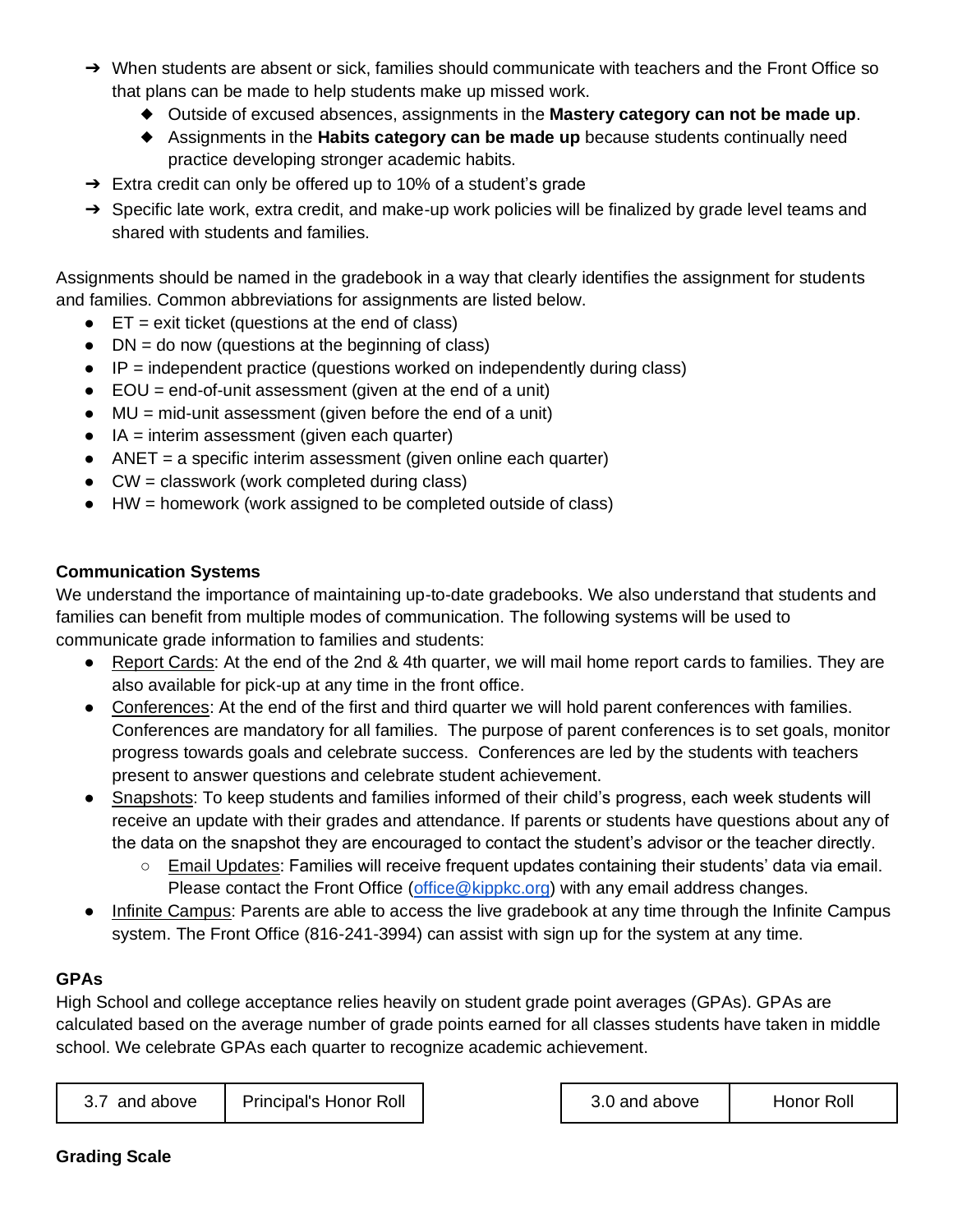The following grading scale will be used to calculate students' GPA.

| <b>Letter Grade</b> | <b>Percentage</b>                             | <b>GPA Points</b>                     |
|---------------------|-----------------------------------------------|---------------------------------------|
| $A+$                | 9<br>8                                        | 4                                     |
|                     |                                               | $\frac{1}{3}$                         |
|                     | $\mathbf 1$<br>$\mathbf 0$                    |                                       |
|                     | $\pmb{0}$                                     |                                       |
| A                   | $\boldsymbol{9}$<br>$\ensuremath{\mathsf{3}}$ | $\overline{\mathcal{A}}$              |
|                     |                                               | $\dot{0}$                             |
|                     | $\boldsymbol{9}$<br>$\overline{7}$            |                                       |
| $A-$                | 9                                             | $\mathsf{3}$                          |
|                     | $\mathbf 0$                                   | $\frac{1}{7}$                         |
|                     | 9<br>$\mathbf 2$                              |                                       |
| $B+$                | 8                                             | 3                                     |
|                     | $\overline{7}$                                | $\frac{1}{3}$                         |
|                     | 8                                             |                                       |
|                     | $\boldsymbol{9}$                              |                                       |
| B                   | 8<br>$\ensuremath{\mathsf{3}}$                | 3                                     |
|                     |                                               | $\dot{0}$                             |
|                     | 8<br>$\overline{6}$                           |                                       |
| $B-$                | 8                                             | $\begin{array}{c} 2 \\ 7 \end{array}$ |
|                     | $\mathbf{0}$                                  |                                       |
|                     | 8<br>$\overline{c}$                           |                                       |
| $C+$                | $\overline{7}$                                |                                       |
|                     | $\overline{7}$<br>$\overline{\phantom{a}}$    | $\begin{array}{c} 2 \\ 3 \end{array}$ |
|                     | $\overline{7}$                                |                                       |
|                     | $\overline{9}$                                |                                       |
| $\mathbf C$         | $\overline{7}$<br>3                           | $\begin{array}{c} 2 \\ 0 \end{array}$ |
|                     | $\overline{a}$                                |                                       |